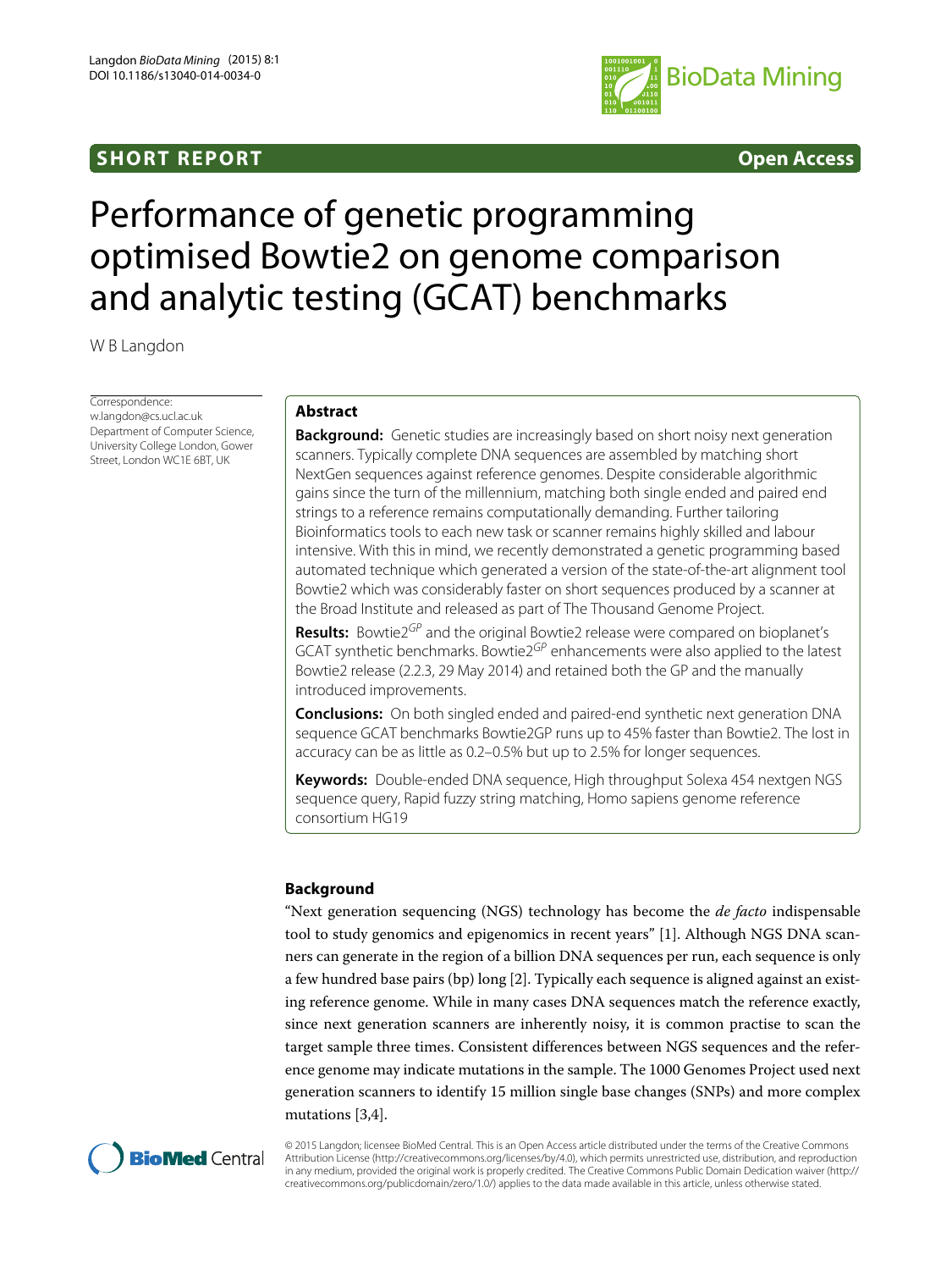Many genomes contain repeated DNA sequences [\[5\]](#page-6-4), thus a short DNA sequence may match a reference genome more than once. To extend the usefulness of existing scanners, they can be used to generate "paired-end" sequences, in which both ends of longer DNA strands are sequenced in the normal way but the connecting part is not [\[6\]](#page-6-5). The length of the unsequenced region is known only approximately. Typically it is in the region of 500 bp. If one end lies in a repeated sequence, the other end can be used. However even if both ends lie in repeated sequences, typically knowing approximately how far apart the two ends are is sufficient to remove the ambiguity of both ends matching multiple times.

Matching (also known as mapping) biological sequences is essentially a computational task. Indeed it remains the life blood of Bioinformatics. BLAST [\[7\]](#page-6-6) remains the gold standard computer program for approximate biological string matching. However it is usually considered far too slow to use with the huge volume of data generated by NextGen scanners. Bowtie [\[8\]](#page-6-7) was the first fast program able to deal with NextGen DNA sequences and able to compress the human genome into less than 4 GBytes. (Fitting into four gigabytes enabled Bowtie to run on typical desktop computers then available.) However Bowtie is limited in the types of mutation it can deal with and so it was re-written to give the more functional Bowtie2 [\[9\]](#page-6-8). Perhaps surprisingly some of the best programs are publicly funded open source and freely available rather than commercial. E.g. BWA [\[10\]](#page-6-9) and Bowtie2.

#### **Introduction**

Genetic programming (GP) [\[11,](#page-6-10)[12\]](#page-6-11) is one of a family of computer techniques [\[13](#page-6-12)[-15\]](#page-6-13) which use Darwin's theory of evolution of species by natural selection [\[16\]](#page-6-14) by applying survival of the fitness to an artificial population inside the computer. Typically the programmer provides an external fitness function which is used to determine the fitness of individuals in the population and so who survives and has children. Children are created by applying operations analogous to mutation and recombination to their parents. In the case of GP the population contains a species of computer programs. Special mutation and recombination operations are used which ensure the children are syntactically correct programs and their fitness is calculated by running them on input data from the problem and assessing the quality of their answers.

In the<http://www.cs.ucl.ac.uk/staff/W.Langdon/gismo/> Gismo project instead of evolving complete programs, we used GP to evolve a population of patches to Bowtie2. GP was used in combination with other search based software engineering techniques [\[17\]](#page-6-15) to automatically tailor Bowtie2, giving a version which runs considerably faster than the original released code on "single ended" short (36 bp) DNA sequences produced by the Broad Institute's Illumina Genome Analyzer II Solexa scanner. The goal was to find matches in the human genome faster without unduly sacrificing the quality of the matches. On out-of-sample Solexa sequences on average it runs more than 70 times faster than the original release of Bowtie2 and finds very slightly better matches [\[18\]](#page-6-16).

While we would normally advocate re-optimising the Bowtie2 C++ code for new circumstances, we show the optimised version can also process DNA sequences from other sources.

On paired-end data from the UCL<http://www.ucl.ac.uk/cancer/> Cancer Institute human blood studies we found Bowtie2*GP* not only ran faster than Bowtie2 but was also more than four times faster than the Bioinformatics sequencing tool (BWA [\[10\]](#page-6-9)) currently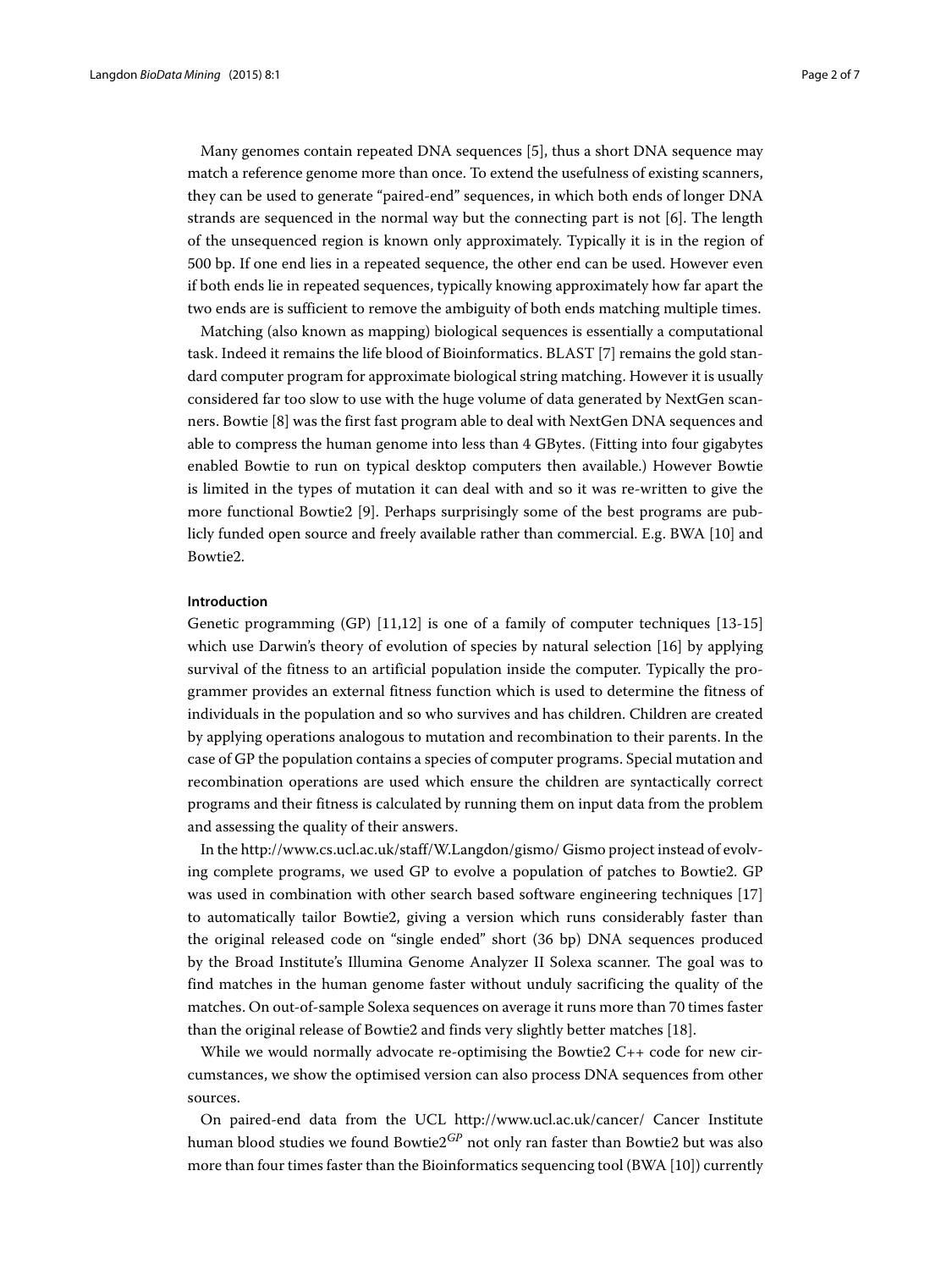used by the Cancer Institute, takes less memory and yet finds similar matches in the human genome [\[19\]](#page-6-17).

Next we submitted 4 versions of Bowtie2 to the widely respected GCAT [\[20\]](#page-6-18) synthetic NextGen benchmarks (the original Bowtie2 and the current release and GP updated versions of both). Unlike the real data supplied by the Cancer Institute, GCAT has the advantage that the sequences have been prepared against a reference genome and so have both defined noise characteristics and known ground truth. Since the correct mapping is known, GCAT can readily calculate the fraction which are correct.

### **Method**

The DNA test sequences for eight GCAT benchmarks were down loaded via the GCAT eb interface at<http://www.bioplanet.com/gcat/> in fastq format. The benchmarks cover sequences of lengths 100 base pairs, 150 bp, 250 bp and 400 bp, for both paired end and single ended small-indel tests. There are two files for each of the paired end and one \_1.fastq file for each single ended benchmarks. Making a total of 41 509 741 sequences, occupying 25 gigabytes.

As recommended by GCAT, pre-built Bowtie2 index files for the human genome (hg19, GRCh37 Genome Reference Consortium Human Reference 37 (GCA\_000001405.1)) were down loaded from [ftp://ftp.ccb.jhu.edu/pub/data/bowtie2\\_](ftp://ftp.ccb.jhu.edu/pub/data/bowtie2_indexes/hg19.zip) [indexes/hg19.zip](ftp://ftp.ccb.jhu.edu/pub/data/bowtie2_indexes/hg19.zip) Decompressed the .bt2 files occupy 4 GB in total.

As recommended by GCAT, samtools was used to convert Bowtie2 sam output to the bam format used by GCAT. Pre built 64-bit executable programs for Linux samtools were obtained from SourceForge [\(http://sourceforge.net/projects/samtools/files/samtools/1.0/](http://sourceforge.net/projects/samtools/files/samtools/1.0/)

We used four versions of Bowtie2; two from Ben Langmead and two after GP improvement. The original release of Bowtie2 (version 2.0.0 beta, 16 Oct 2011) has been updated automatically by genetic programming to give Bowtie2*GP* [\[18\]](#page-6-16). (Bowtie2<sup>*GP*</sup> is available via [http://www.cs.ucl.ac.uk/staff/W.Langdon/ftp/gp-code/](http://www.cs.ucl.ac.uk/staff/W.Langdon/ftp/gp-code/bowtie2gp) [bowtie2gp](http://www.cs.ucl.ac.uk/staff/W.Langdon/ftp/gp-code/bowtie2gp) W.Langdon/ftp/gp-code/bowtie2gp.) The seven changes made by genetic programming are given in ([\[18\]](#page-6-16) Figure fifteen). Bowtie2 has been changed by Langmead's team many times since 2011. (GitHub lists more than 700). In particular, possibly unwittingly, they have applied the first three optimisations found by GP to version 2.2.3 (30 May 2014). The sources of Bowtie2 2.2.3 were downloaded from SourceForge [http://sourceforge.net/projects/bowtie-bio/files/bowtie2/2.2.3/bowtie2-2.2.](http://sourceforge.net/projects/bowtie-bio/files/bowtie2/2.2.3/bowtie2-2.2.3-source.zip/download) [3-source.zip/download.](http://sourceforge.net/projects/bowtie-bio/files/bowtie2/2.2.3/bowtie2-2.2.3-source.zip/download)

Firstly Bowtie2 2.2.3 was built for 64-bit Linux. Then the remaining four GP changes were applied to the 2.2.3 source code and Bowtie2*GP* was built from them. (Bowtie2*GP* 2.2.3 can be obtained via anonymous FTP or [http://www.cs.ucl.ac.uk/staff/W.](http://www.cs.ucl.ac.uk/staff/W.Langdon/ftp/gp-code/bowtie2gp/bowtie2-2.2.3gp-align-s) [Langdon/ftp/gp-code/bowtie2gp/bowtie2-2.2.3gp-align-s.](http://www.cs.ucl.ac.uk/staff/W.Langdon/ftp/gp-code/bowtie2gp/bowtie2-2.2.3gp-align-s) In all four cases the gcc 4.1.2 compiler optimisation etc. used to build the programs were those used by the build process supplied with the corresponding Bowtie2 sources.

#### **Command lines**

Essentially we used the same command line as GCAT itself used when they ran Bowtie2. E.g. bowtie2gp -seed 133540 -I 450 -X 550 -sensitive -x hg19 -1 gcat\_set\_037\_1.fastq -2 gcat\_set\_037\_2.fastq Bowtie2 uses pseudo random numbers internally. Where multiple runs are made to estimate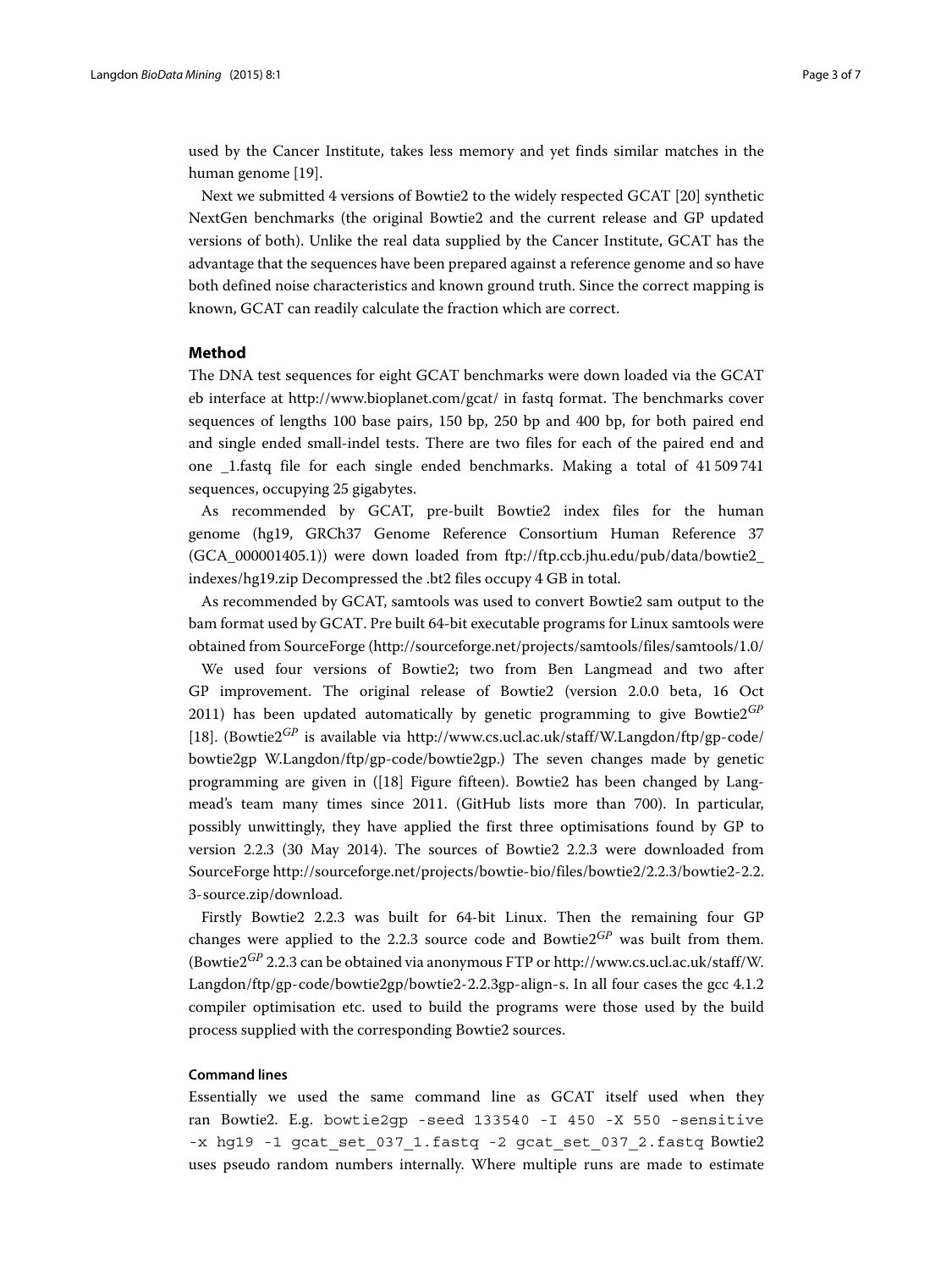variability up to five different -seed values were used. With paired-end sequences the -I and -X parameters give the range of separation allowed between the two ends. (As mentioned above, GCAT uses synthetic data, and the actual separation is known to be 500, nevertheless, as recommend by GCAT, we used the same -I and -X as had been used by GCAT when they ran Bowtie2 internally). Again -sensitive was recommended by GCAT. Although Bowtie2 supports multiple threads to take advantage of multicore architectures, to allow ease of comparison only a single server CPU core was used. All runs were made on the same 32 GB eight 3.00 GHz core server. Finally (not shown), also recommended by GCAT, we used the unix command /usr/bin/time -v to gather performance information.

samtools view -b was used to convert Bowtie2's output to bam format. Typically it takes samtools about two minutes to convert Bowtie2's output of 3GB to a compressed binary bam file of 700MB.

#### **Results and discussion**

In each GCAT benchmark Bowtie2*GP* gives a speed up at the expense of a small reduction in number of correct alignments reported by GCAT, see Figures [1](#page-3-0) and [2.](#page-4-0) Figures [1](#page-3-0) and [2](#page-4-0) report the percentage speed up relative to the unmodified code. That is, both Bowtie2 2.0.0 beta and Bowtie2 2.2.3 are both plotted at zero speed up.

Although we do not see the spectacular speedup given by Bowtie2*GP* on the task for which it was trained, nevertheless it does performs well on both single ended and paired end DNA sequence data. It is fair to say the original Bowtie2 was not optimised for this task, so the GP had an advantage of competing where Bowtie2 would be expected to be poor.

"Double ended" sequences require Bowtie2 to combine the results of looking up two DNA sequences (one from each end of the sequence). Naturally this combination code was not optimised when using the Broad Institute's "single ended" data. Nevertheless both versions of Bowtie2*GP* are able to find correct matches and retains similar speed advantages over the released versions of Bowtie2.

<span id="page-3-0"></span>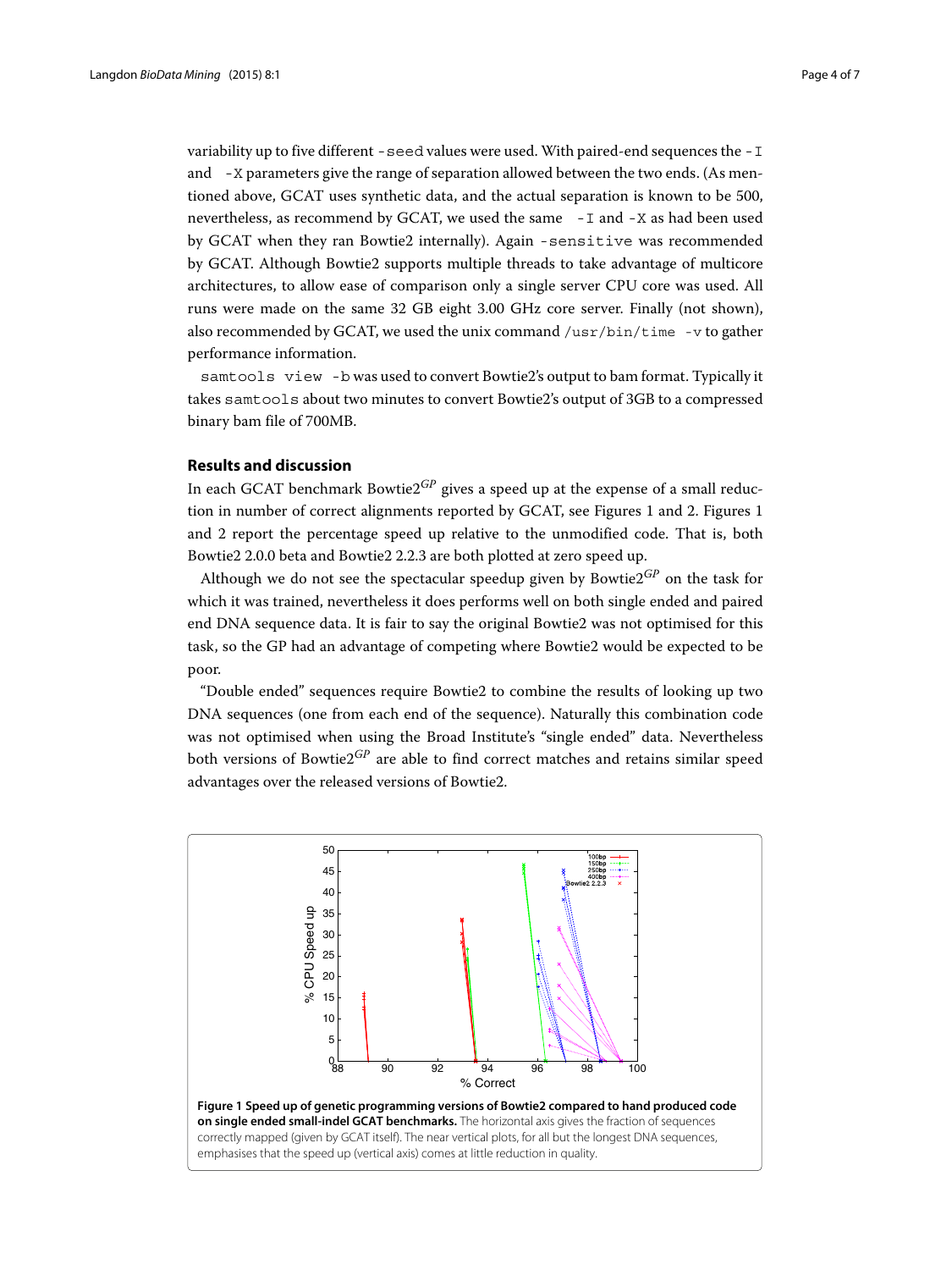

<span id="page-4-0"></span>All the GCAT benchmarks contain sequences much longer than the 36bp single ended sequences on which Bowtie2*GP* was optimised, nevertheless both GP versions do well on the much longer sequences. Also the speed up is similar to the 26% speed up found with real 36bp paired end sequences provided by the Cancer Institute [\[19\]](#page-6-17), which gives some reassurance in the GCAT benchmarks. It might be expected, performance would tail away

#### <span id="page-4-1"></span>**Table 1 Speed and percentage speed up of each Bowtie2 variant on GCAT benchmarks**

| Single ended |               |                      |         |                   |                       |         |        |           |
|--------------|---------------|----------------------|---------|-------------------|-----------------------|---------|--------|-----------|
| Length       | <b>Number</b> | <b>Bowtie2 2.0.0</b> | Correct | Mapped            | Bowtie2 <sup>GP</sup> | Correct | Mapped | speedup % |
| 100          | 11945249      | $684 + 6$            | 89.23%  | 98.88%            | $782 + 7$             | 89.05%  | 98.25% | 14        |
| 150          | 7963499       | $556 \pm 2$          | 93.58%  | 99.48%            | $696 \pm 5$           | 93.20%  | 98.58% | 25        |
| 250          | 4778100       | $413 + 9$            | 97.14%  | 99.74%            | $509 + 11$            | 96.04%  | 98.33% | 23        |
| 400          | 2986312       | $342 \pm 19$         | 98.77%  | 99.86%            | $371 \pm 29$          | 96.50%  | 97.69% | 8         |
| Length       | <b>Number</b> | <b>Bowtie2 2.0.0</b> | Correct | Mapped            | Bowtie2 <sup>GP</sup> | Correct | Mapped | speedup%  |
| 100          | 11945249      | $486 \pm 6$          | 93.54%  | 98.81%            | $640 \pm 16$          | 92.98%  | 98.16% | 32        |
| 150          | 7963499       | $481 \pm 3$          | 96.33%  | 99.48%            | $701 + 3$             | 95.46%  | 98.55% | 46        |
| 250          | 4778100       | $462 + 12$           | 98.54%  | 99.82%            | $656 + 23$            | 97.05%  | 98.40% | 42        |
| 400          | 2986312       | $425 \pm 41$         | 99.36%  | 99.94%            | $524 \pm 65$          | 96.87%  | 97.76% | 23        |
|              |               |                      |         | <b>Paired end</b> |                       |         |        |           |
| Length       | <b>Number</b> | <b>Bowtie2 2.0.0</b> | Correct | Mapped            | Bowtie2 <sup>GP</sup> | Correct | Mapped | speedup % |
| 100          | 5972625       | 674                  | 94.47%  | 99.41%            | 827                   | 94.03%  | 98.70% | 23        |
| 150          | 3981750       | 736                  | 91.99%  | 98.82%            | 956                   | 91.61%  | 97.62% | 30        |
| 250          | 2389050       | 826                  | 95.46%  | 98.96%            | 1041                  | 94.38%  | 97.33% | 26        |
| 400          | 1493156       | 658                  | 97.79%  | 99.24%            | 822                   | 95.65%  | 97.08% | 25        |
| Length       | <b>Number</b> | <b>Bowtie2 2.2.3</b> | Correct | Mapped            | Bowtie $2^{GP}$ 2.2.3 | Correct | Mapped | speedup%  |
| 100          | 5972625       | 702                  | 95.19%  | 98.91%            | 921                   | 94.74%  | 98.20% | 31        |
| 150          | 3981750       | 717                  | 93.53%  | 98.93%            | 999                   | 93.07%  | 97.66% | 39        |
| 250          | 2389050       | 763                  | 95.49%  | 98.61%            | 1044                  | 94.21%  | 96.83% | 37        |
|              |               |                      |         |                   |                       |         |        |           |

To normalise for different sequence lengths, we report millions of DNA bases processed per CPU hour. (In paired end tests both ends are counted.) Where available  $\pm$  gives estimated standard deviation. The percentage of correctly assigned sequences and the percentage mapped are both reported by GCAT.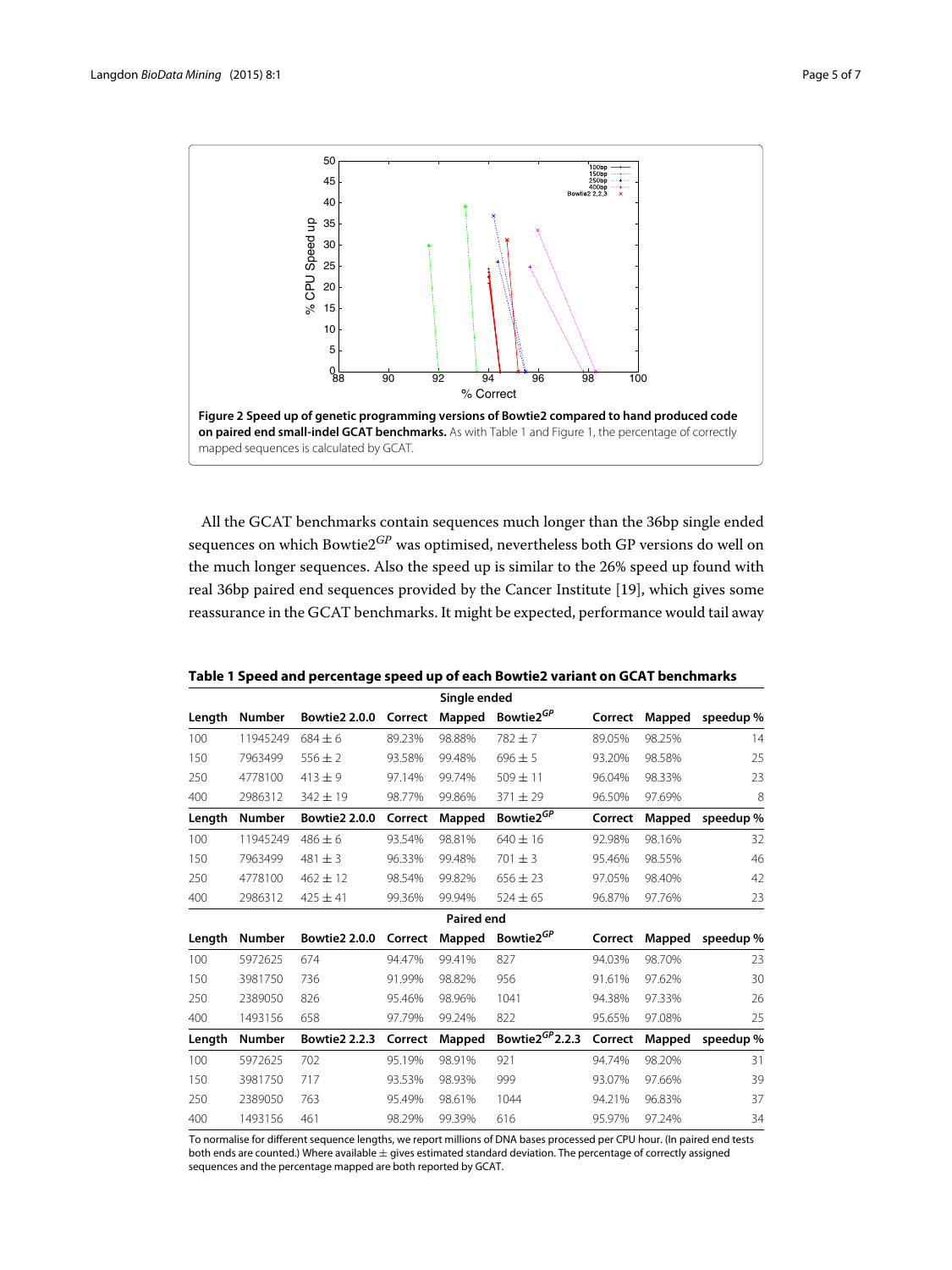as data are less like that generated by the Broad Institute's scanner, however speed up is fairly consistent.

With any benchmark we must be wary of over fitting. That is, getting good results on the benchmark but failing to get comparable results on real sequences. However, on the GCAT benchmarks, after two and half years of manual effort (which included rediscovering three lines of the seven line change found by genetic programming) we see an improvement in accuracy between of 0% to more than 4% (see distances between  $+$  and  $\times$  on the x-axis in Figures [1](#page-3-0) and [2\)](#page-4-0). In contrast, after approximately one CPU day, genetic improvement automatically found a version with an out of sample median speed up of 27%. On the GCAT benchmark closest to the conditions it was optimised for (see 100bp in Figure [1\)](#page-3-0) the reduction in accuracy is negligible.

#### **Discussion**

There are many Bioinformatics computer based sequencing tools. In January 2013, [http://](http://en.wikipedia.org/wiki/List_of_sequence_alignment_software) [en.wikipedia.org/wiki/List\\_of\\_sequence\\_alignment\\_software.](http://en.wikipedia.org/wiki/List_of_sequence_alignment_software) Wikipedia alone listed more than 140. Each of these has been produced by hand, by some of the cleverest people on the planet and yet each can be thought of as a single point in a Pareto trade-off space in which speed, accuracy, memory requirements, etc., are balanced on different variants of the approximate string matching problem. To be successful, each author must strive to find a point in the space which is not currently dominated by an existing program. Further it should not be dominated by any future program by the time, perhaps a few years a way, when the author's program is complete. At present, when each author starts their project, they are only guided by gut feeling and existing programs as to which points in this huge trade-off space might be reached and yet having selected a destination, few (if any) projects can fundamentally re-consider their destination if their target proves unreachable or is already occupied when they arrive. We have demonstrated GP can automatically explore around current implementations, nevertheless we hope future software designers, implementers and PhD students, will have tools which can explore potential trade-offs before implementation starts [\[21\]](#page-6-19). Perhaps such automatically generated software might be assembled from existing tools [\[22\]](#page-6-20) and proved valuable, even where people choose not to adopt machine generated software but instead use it as a guide as to what is feasible before the Human starts coding.

#### **Conclusions**

Genetic programming acting on an important program of more than fifty thousand lines of C++ code found a set of small changes which could considerably improve its performance on a task for which it was specialised. After two and a half years of manual effort three of the seven lines in the set of GP changes have been fortuitously manually incorporated into the latest release. Since GP acted on the source code, the remaining four were easily re-applied to the latest man made release.

Both GP improved versions were tested on the GCAT [\[20\]](#page-6-18) synthetic benchmarks. They give an average speed up of 27%. This is the the same as the improvement we found on real short (36 bp) NextGen paired-end DNA sequences supplied by the Cancer Institute [\[19\]](#page-6-17). As judged by GCAT, for the shortest GCAT sequences we see no fall in quality, however both GP versions give approximately 2% fewer correct matches for the longest (400bp) GCAT benchmarks.